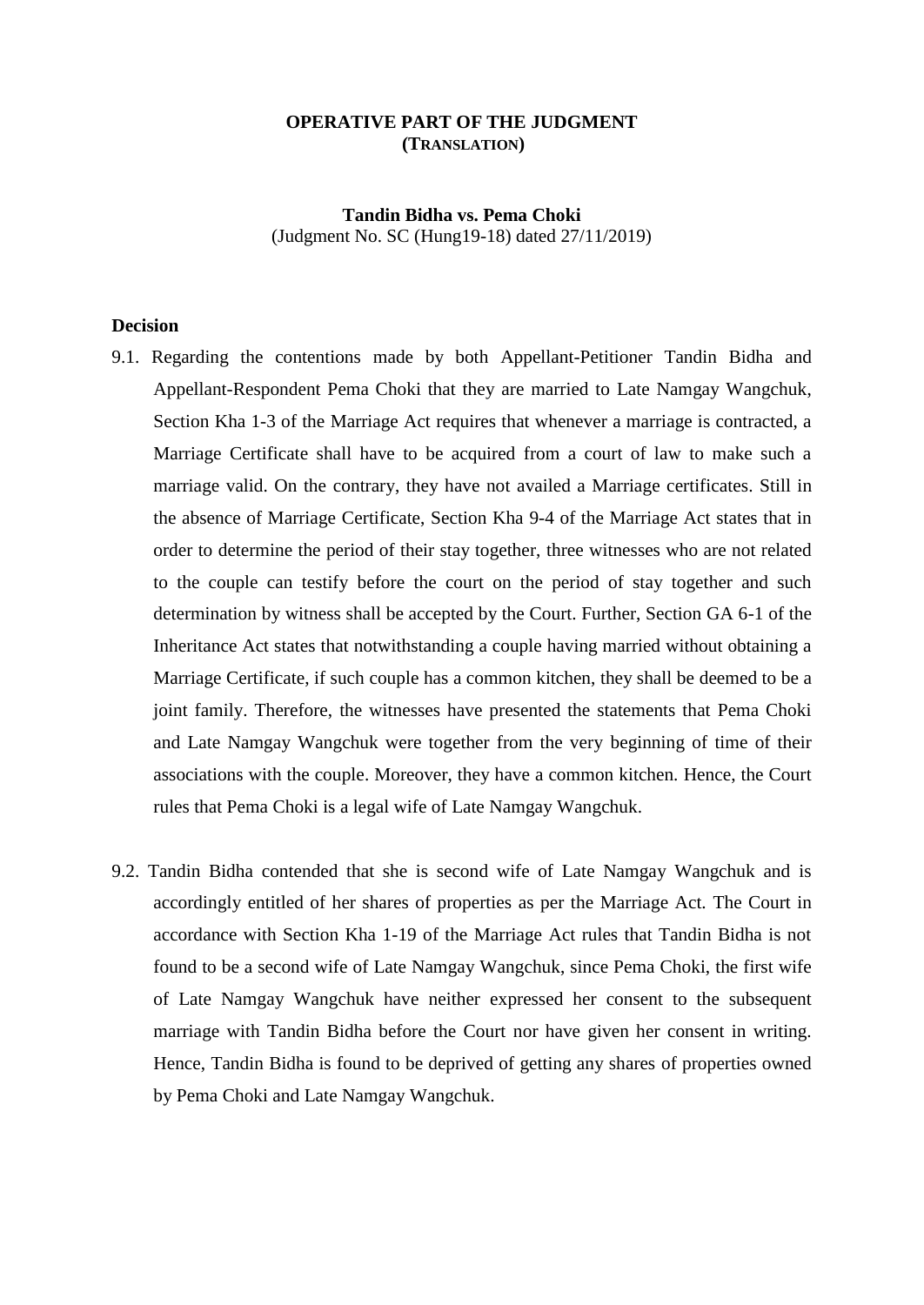- 9.3. The Court finds that Tandin Bidha's objection on Inheritance Agreement dated 16/7/2013 have no legal basis, since she did not make any objection before the Court within 10 days from the date of signing the Inheritance Agreement as provided in Section 36 (h) of the Evidence Act. Further, the Inheritance Agreement was endorsed by Notary Public Office in Thimphu. Therefore, Tandin Bidha cannot make an objection on Inheritance Agreement. Hence, the Court rules that Tandin Bidha is entitled for her shares as per the terms and conditions laid down in the Inheritance Agreement.
- 9.4. The parties have presented the alleged wills executed by Late Namgay Wangchuk dated 15/11/2007 and 18/09/2000 before the Court and through their own request, the Court sent two wills for forensic examination. The forensic report has shown that a will dated 18/09/2000 to be the genuine will as per the examination of signature of Late Namgay Wangchuk. Therefore, as mentioned above, Tandin Bidha is found to be deprived of getting any shares from properties owned by Pema Choki and Late Namgay Wangchuk. Hence, the Judgment No.(Dangmang-19-22) dated 14/03/2019 of the Larger Bench, High Court is upheld and it shall be enforced in accordance with Section 27 of the Civil and Criminal Procedure Code of Bhutan.

## **Court Order**

In accordance with Section 96 of the Civil and Criminal Procedure Code of Bhutan, the Court granted full opportunity to the parties to make their submissions by way of written depositions, documents on record, and the oral arguments. All their submissions were given most careful consideration. Therefore, the Court orders for the enforcement Inheritance Agreement dated 16/07/2013 and the judgment of the Larger Bench, High Court. In addition, Tandin Bidha's claims over the share of properties of Late Namgay Wangchuk is hereby dismissed on the ground that the Court did not find Tandin Bidha as lawful second wife of Late Namgay Wangchuk. Hence, the Court orders for the enforcement of the Judgment of Larger Bench, High Court.

Non-compliance of orders as enumerated in this judgment from either of the parties may result in finding civil and criminal sanctions in accordance with Sections 104 and 107 of the Civil and Criminal Procedure Code of Bhutan.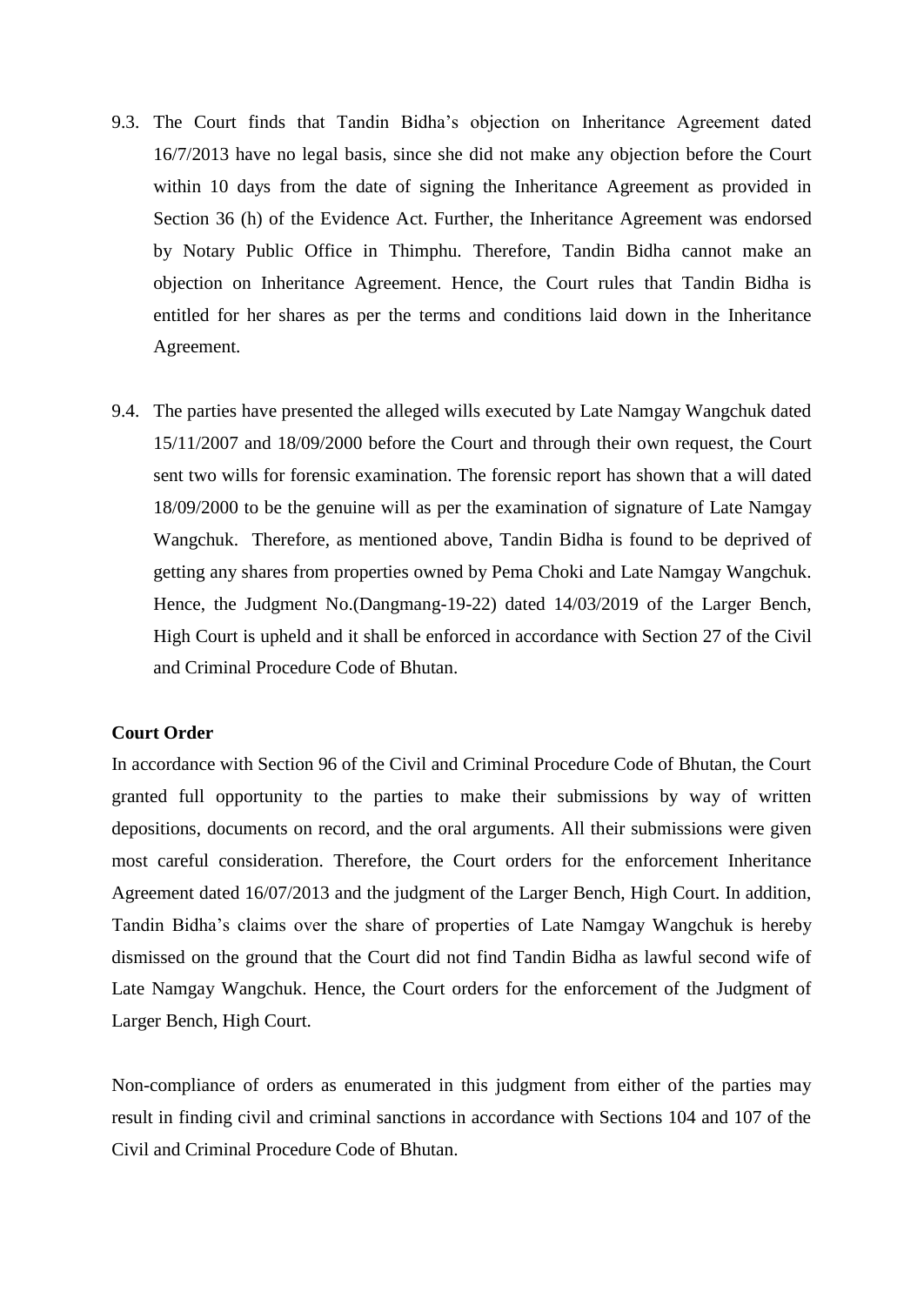Issued under the hand and seal of this Court on the first day of tenth month of earth female pig year corresponding to the twenty seventh day of the eleven month of two thousand and nineteen.

> (Tshering Wangchuk) The Chief Justice of Bhutan

(Rinzin Penjor) (Tashi Chhozom) (Norbu Tshering) Justice Justice Justice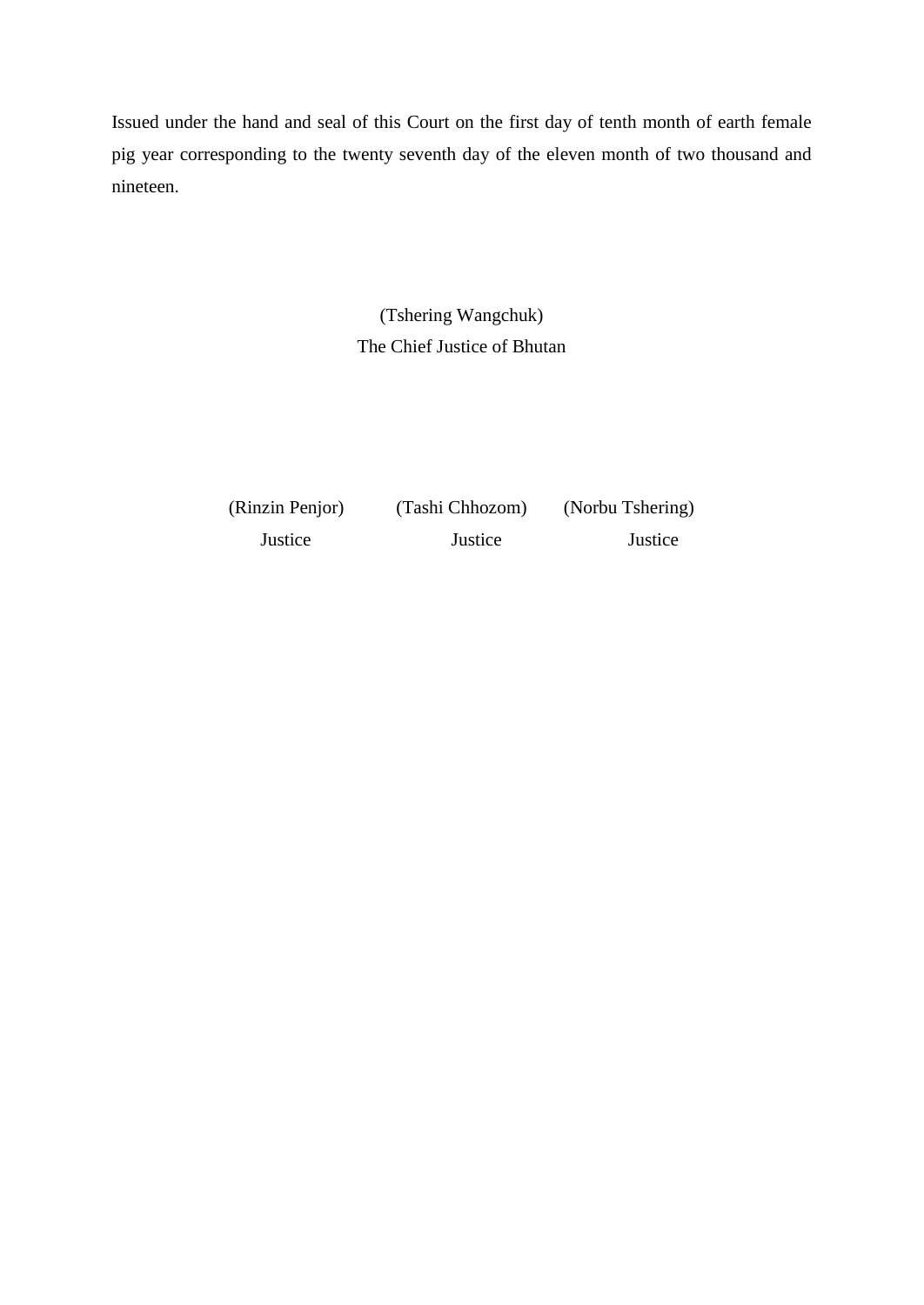## **2. Dissenting Judgment**

In accordance with Section 95 (c) of the Civil and Criminal Procedure Code of Bhutan, 2001 and Dissenting Findings, the reasons of dissent are as follows:

2.1.The edifice of justice must be supported by the pillar of direct, relevant and admissible evidence. A Judge must base his/her decision on the evidence placed before him/her. The Court proceedings should be regulated by evidentiary rules to achieve a fair and just conclusion – the Judgment. The purpose of evidence is to establish and regulate the rules concerning the process of proof during the trials or civil proceedings in Courts, to finally bring the guilty to justice while setting the innocent free.

Therefore, it is imperative to correctly apply direct, relevant and admissible evidence in courts to achieve the aims of justice. Justice must not only be done but be seen to be done through fair trial as enshrined in our laws. The judiciary must work hard towards gaining public faith, trust and confidence in its criminal Justice system as His Majesty the King always commands, by rendering judgments that are fair and perceived to be fair.

The probative value, the sufficiency and the relative completeness of evidence produced before the Courts must be scrutinized and the Court decisions must be based on truth founded on evidence. Thus, the principal responsibility of courts is to conduct proper proceedings so as to hear and consider evidence.

2.2.With respect to objection on Inheritance Agreement, the parties in accordance with Section 36 (h) of the Evidence Act and Section 150.6 of the Civil and Criminal Procedure Code of Bhutan could have objected within 10 days from the date of signing the Agreement. On the contrary, the parties have not made any objections within such stipulated days. Therefore, the Court in accordance with Section 155 of the Civil and Criminal Procedure Code hereby bars to make any objections on Inheritance Agreement. Thus, the Court rules out the contention of Tandin Bidha that she entered into it under duress as provided under Section 36 (f) and Section 33 of the Contract Act. Hence, the Court in accordance with Section 35 of the Evidence Act admits the Inheritance Agreement dated 16/07/2013 executed between the parties to provide the share of inheritance to Tandin Bidha and her two sons namely, Pema Rigden Wangchuk and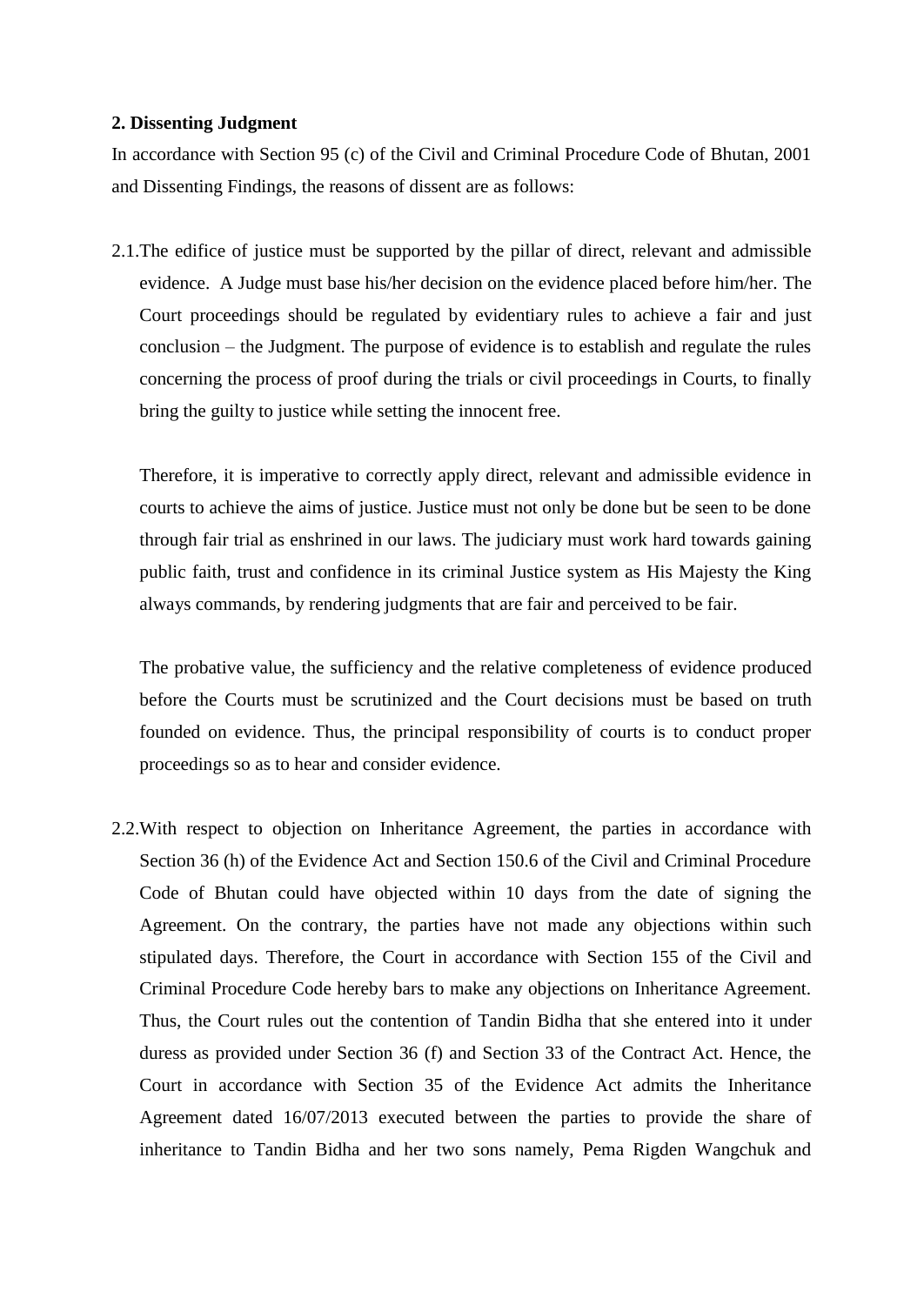Rigsel Jamden Wangchuk and accordingly, the Inheritance Agreement dated 16/072013 shall be enforced as per the terms and conditions laid down in the agreement.

- 2.3. The Court in accordance with Section 35 of the Evidence Act have admitted the Inheritance Agreement dated 16/07/2013, therefore, the Lower Courts have erred by awarding the land measuring 45 decimal, bearing Thram No. PT-964, Plot No. 85 located at Rinchending, Phuentsholing which is beyond the terms of the Inheritance Agreement. Hence, it is ruled that Pema Choki is relieved from the obligation to transfer the abovementioned 45 decimal towards Tandin Bidha.
- 2.4. In accordance with the Inheritance Agreement dated 16/07/2013, it is stated that Tandin Bidha shall transfer the census of her two sons with her within one year after the date of signing the Agreement, which at the time of executing the Agreement was with their late father Namgay Wangchuk. Hence, the parties shall comply and enforce the terms of the Agreement accordingly.
- 2.5. The parties requested the District Court for forensic examination of the wills dated 15/11/2007 and 18/09/2000, the Court as per the parties' request sent the will for forensic examination through Royal Bhutan Police. Further, the parties requested again for the forensic examination citing that forensic report dated 18/10/2015 as vague. The subsequent forensic report dated 29/02/2016 stated that a will dated 15/11/2007 presented to the Court by Tandin Bidha does not bear the original signature of Late Namgay Wangchuk and the will dated 18/09/2000 presented to the Court by Pema Choki was ruled as a genuine will bearing the signature of Late Namgay Wangchuk. However, in accordance with Section GA 7-2 of the Inheritance Act states that when drawing up a will prior to the death of the person making it, a full and complete detail of all the immovable properties such as houses, lands and moveable properties such as cattle, their manner of disposal, the proportions in which such properties are to be bequeathed , etc., shall be mentioned and the document so prepared shall be duly signed by the person making the will and the witnesses; and the such a document shall have to be presented before a Court of law. In Cases, where it is not possible to execute such a written will, an oral declaration shall have to be made in the presence of at least two witnesses and the declaration so made shall be written out and signed by the said two witnesses. On the